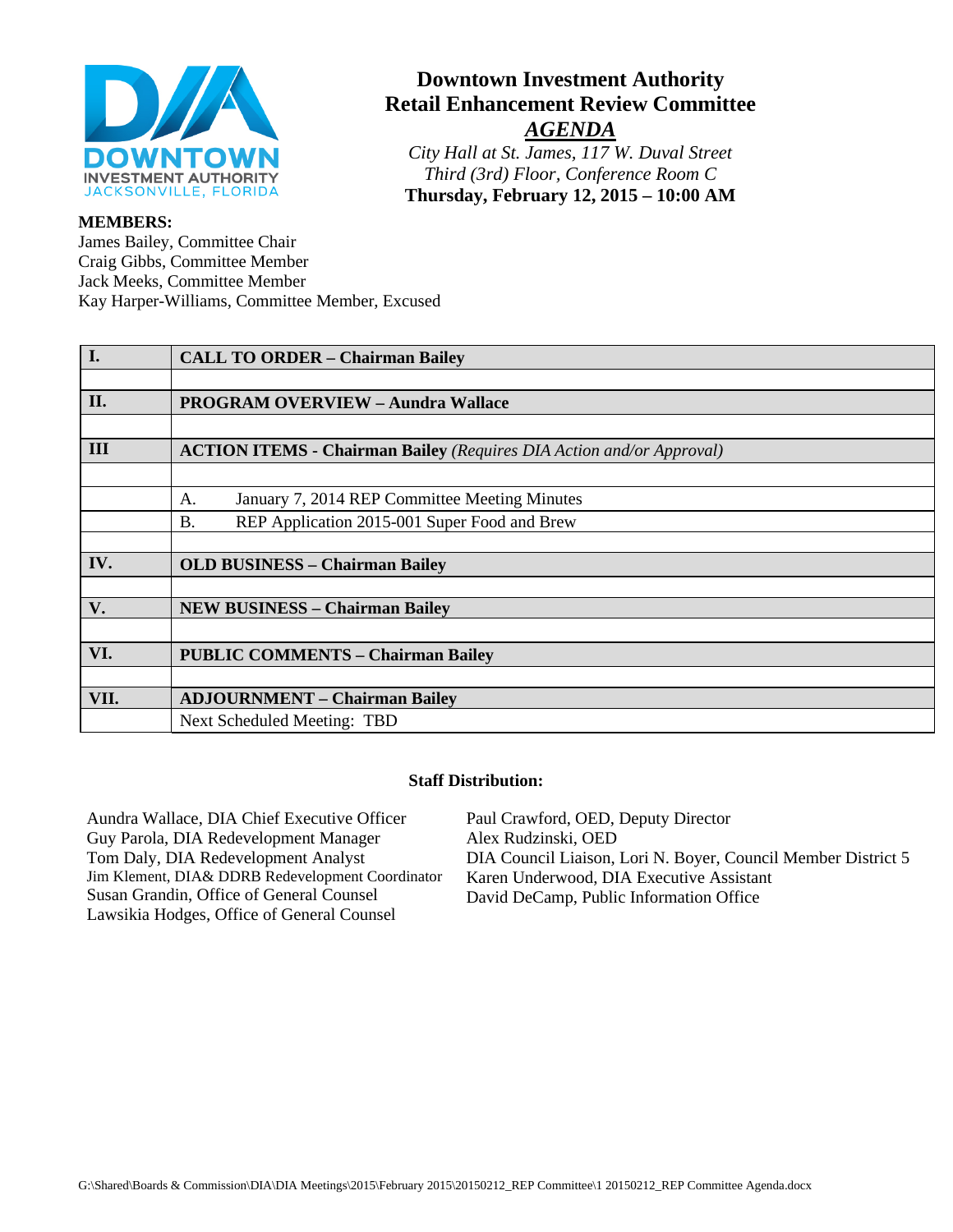

**Downtown Investment Authority Retail Enhancement Program Committee City Hall at St. James 117 West Duval St., 3rd Floor, Conference Room C**

*Thursday, February 12, 2015 10:00 a.m.*

# *REP Committee Meeting MEETING MINUTES*

**Board Members Present:** Jim Bailey, Chair, Doris Goldstein and Craig **Gibbs** 

**DIA Staff Present:** Aundra Wallace, Jim Klement, Guy Parola, and Tom Daly

**Office of General Counsel:** Not Present.

**Next meeting:** March 11, 2015

### **I. Call to Order – Chairman Bailey**

A quorum was confirmed and Chairman Bailey called the called the review committee meeting to order at approximately 10:00 a.m.

### **II. Action Items**

### **II.A. REP 2015-001**

Staff provided an overview of application REP 2015-001, Super Food and Brew.

**A MOTION WAS MADE BY BOARD MEMBER GIBBS AND SECONDED BY BOARD MEMBER BAILEY TO APPROVE REP APPLICATION 2015-001 SUPER FOOD AND BREW, 11 EAST FORSYTH STREET FORGIVEABLE LOAN FOR \$49,837, SUBJECT TO:**

- **1) APPLICANT TO OBTAIN APPROPRIATE PERMITS WITHIN 6 MONTHS OF FINAL PROGRAM DOCUMENT APPROVAL AND EXECUTE AGREEMENTS WITH DIA.**
- **2) APPLICANT TO HAVE ALL WORK COMPLETED WITHIN A 6 MONTH PERIOD FROM FINAL PROGRAM DOCUMENT APPROVAL AND EXECUTED AGREEMENTS WITH DIA.**